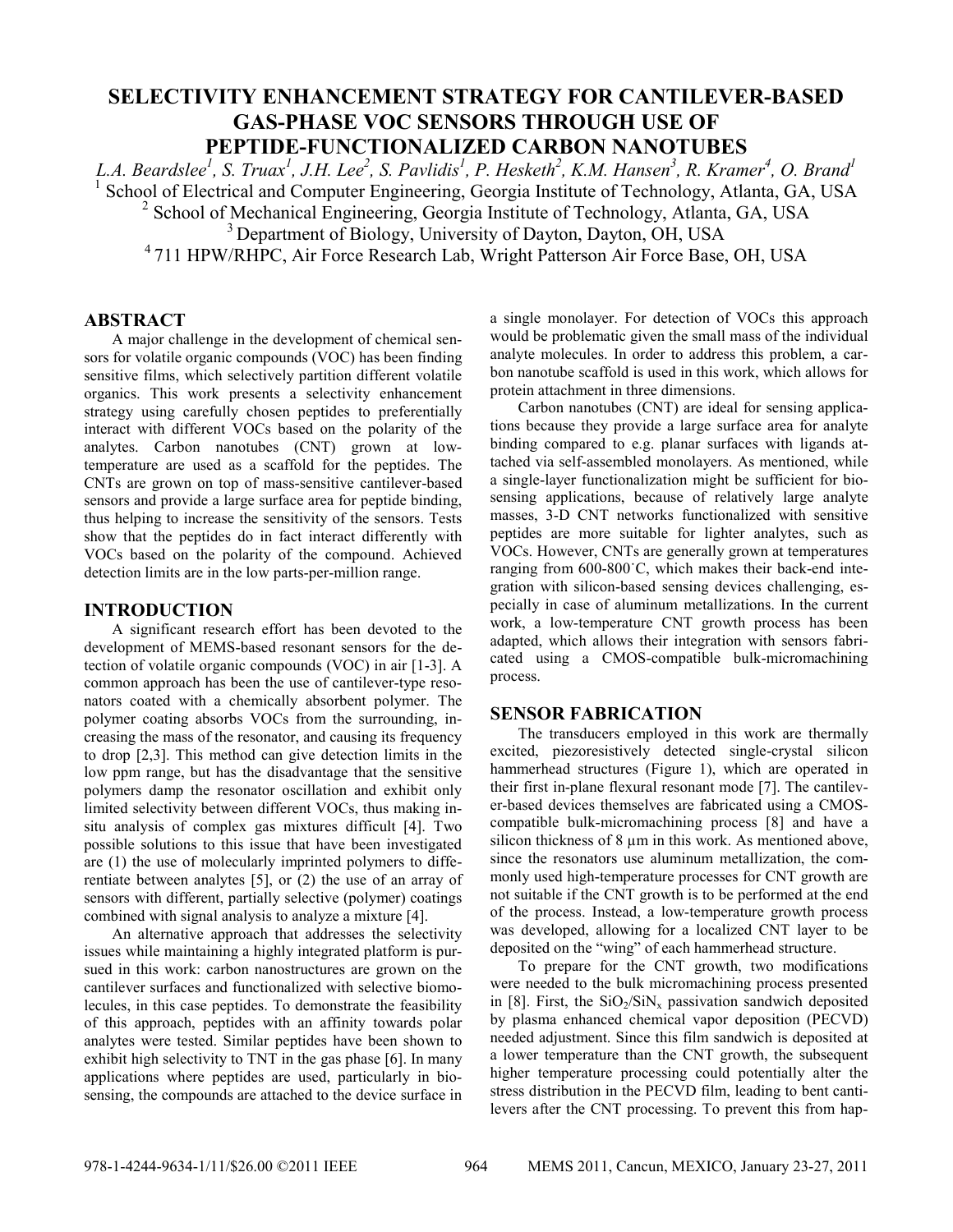pening, the PECVD oxide and nitride layers were annealed at 450˚C after deposition. The stress in both films was measured after annealing using the wafer curvature method. Because oxide and nitride films have opposite stress signs, the layer thicknesses could be chosen to give approximately zero total stress in the passivation film. The second process modification was the deposition and patterning of a nickel film as catalyst for the CNT growth on top of the hammerhead structures (see below).



*Figure 1: SEM image of a cantilever-based hammerhead resonator. The integrated resistive structures for thermal excitation and piezoresistive detection of in-plane vibrations are located close to the clamped edge. The devices tested have a resonant frequency of roughly 750 kHz.* 

The low-temperature CNT growth was performed in an AIXTRON Black Magic PECVD system using a nickel catalyst at 450˚C (Figure 2). The catalyst was deposited using e-beam evaporation and patterned using lift-off prior to the KOH etching step used to release the microstructures. Prior to CNT growth the wafer was diced, and individual dies were placed in the Black Magic PECVD, instead of the entire wafer. For CNT growth, individual dies were first annealed in an  $H_2$  plasma at 450°C; then the plasma was turned off and the CNTs were grown in a flow of pure acetylene at 450˚C for 75 minutes (growth process similar to [9]). The resulting CNT layer was roughly 0.5-1μm thick (Figure 3).



*Figure 2: Photograph of hammerhead structures with CNTs deposited on the wing area (seen in black on the wings).* 



*Figure 3: SEM image of carbon nanotubes grown using a low-temperature process at 450˚C.* 

After CNT growth, a two-section peptide was deposited onto the cantilevers using a Bioforce Nano eNabler. One end of the peptide (23 amino acids in length) is designed to attach to CNTs [6], while the other end contains an amino acid sequence that binds to the analyte of interest. In the present work, each peptide has eight repeats of specific amino acids, namely arginine, histidine, and threonine, to provide different functional groups to modulate their affinity to different VOCs. Figure 4 shows the amino acids arginine, histidine and threonine, whose side chains are either positively charged (arginine and histidine) or uncharged but polar (threonine). It is expected that e.g. the polar side group of threonine will preferentially interact with polar compounds, such as ethanol and methanol.



*Figure 4: Structure of amino acids arginine, histidine and threonine (reproduced from [10]).* 

For CNT functionalization, the peptides were dissolved in distilled water at a concentration of 0.24 μg/μl. A nanoliter quantity of peptide solution was placed on a cantilever with embedded fluidic channel in the Bioforce dispenser. For peptide functionalization of the CNT film, the cantilever in the Bioforce dispenser deflects against the die surface depositing a drop of fluid. Because of the small quantity of peptide used, measures must be taken to prevent evaporation during the deposition process. These steps included using an atmosphere of 75% relative humidity (RH) and also adding 10% v/v glycerol to the peptide solution. To facilitate the chemical reaction between the section of the peptide that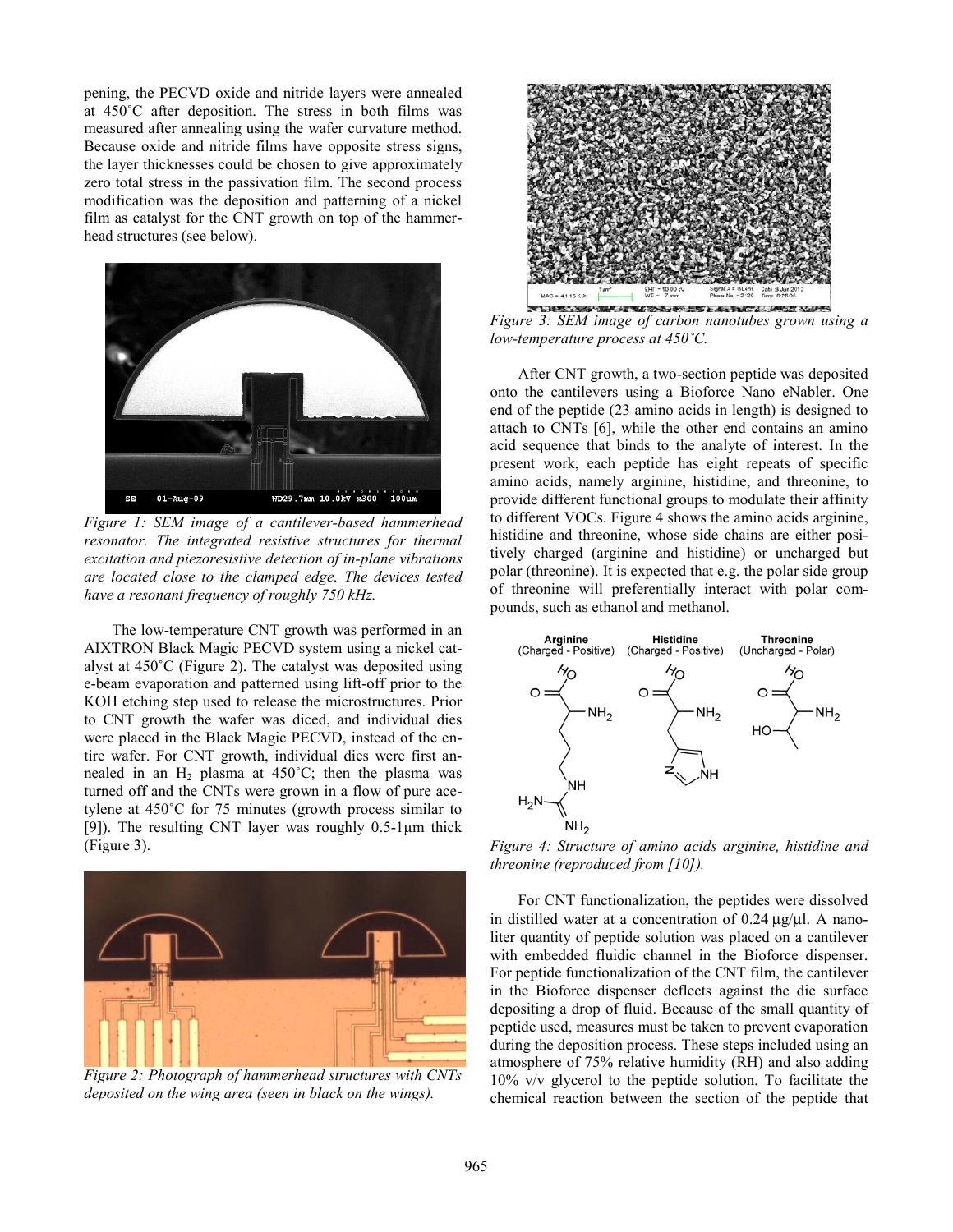interacts with CNT and the nanotubes themselves, the resonant cantilevers were annealed in 75% RH for at least 15 minutes after coating. Before use, each resonator chip was rinsed in pure DI water and dried. For testing, each die was wire-bonded into a 28-pin DIL package. The devices were used the same day that the peptide was applied in order to avoid possible issues with peptide degradation.

#### **SENSOR TESTING AND RESULTS**

For gas testing, the packaged resonator chips were attached to the measurement chamber of a customized gas manifold system. The system comprises three gas lines, an analyte line, a mixing line, and a reference line, with computer-controlled mass-flow controllers regulating the flow of nitrogen carrier gas through each line. The analyte line contains a bubbler with an analyte-soaked quartz sand matrix, yielding an analyte-loaded gas stream with an analyte concentration corresponding to the saturation vapor pressure of the analyte at the bubbler temperature. By mixing the analyte line with carrier gas from the mixing line, the analyte concentration can be further adjusted. In a typical measurement, the resonator under test is subjected to a sequence of 5-10-minute analyte exposures at different analyte concentrations, with 5-10-minute exposures to pure carrier gas from the reference line in-between. During testing, the resonator structure is embedded in an amplifying feedback loop and the resonance frequency is recorded by a frequency counter (Agilent 53131A) using a 1-second gate time. During the measurement, the nitrogen flow is kept constant at 80 ml/min and a four-way valve ensures fast switching between analyte-laden and reference gas flow.

Initially, a hammerhead structure with CNT coating but without peptide functionalization was tested. Figure 5 shows the response of this device, i.e. the measured frequency change as a function of time, upon exposure to different ethanol and toluene concentrations. In both cases, the frequency change increases roughly linearly with the analyte concentration, with a stronger response to toluene likely because of its lower vapor pressure.



*Figure 5: Frequency change of hammerhead structure with CNT coating (no peptide) to 4 subsequent injections of (a) ethanol (8125, 16250, 24375, 32500 ppm) and (b) toluene (4000, 8000, 12000, 16000 ppm) in dry nitrogen.* 

To investigate the affinity towards polar analytes, a hammerhead device was functionalized with a threonineterminated peptide and exposed to different ethanol concentrations in dry nitrogen (see Figure 6). The response at the lowest tested ethanol concentration roughly triples compared to the measurement with a non-functionalized microresonator (Figure 5a), thus indicating the affinity of the peptide to polar analytes. However, the response is no longer linear and seems to slowly saturate at higher analyte concentrations. From the measured Allan variance (a measure of the short-term frequency stability of the resonator within the gas flow) of  $1.2x10^{-8}$  (9 mHz @ 750 kHz), a detection limit of  $\approx$  11 ppm for ethanol is extracted.



*Figure 6: Frequency change of hammerhead structure coated with threonine-terminated peptide to 4 subsequent injections of ethanol (8125, 16250, 24375, 32500 ppm).*

As an additional control, we functionalized an additional hammerhead structure with a control peptide, which contains the sequence binding to the CNTs but no repetition of a specific amino acid at the other end, and exposed it again to different ethanol concentrations. The device coated with the reference peptide showed an approximately three-times smaller sensitivity to ethanol, demonstrating again the affinity of the resonator coated with the peptide with polar amino acids to polar analytes.

Overall, the measured frequency changes of the CNT/peptide-coated devices upon exposure to ethanol and toluene in dry nitrogen were found to be substantially smaller than frequency changes obtained for polymer-coated microstructures. As an example, the same hammerhead geometry (however with a silicon thickness of 19 µm instead of 8 µm) coated with a 0.5-0.6 µm thick layer of poly(isobutylene) (PIB) exhibits a frequency change of approx. 1200 Hz when exposed to 16000 ppm of toluene, i.e. a roughly 20-times higher sensitivity. However, the polymer film introduces damping, which degrades the Allan variance and negatively affects the sensor's limit of detection.

Based on the comparably small sensor sensitivities obtained with dry nitrogen as carrier gas, we started investigating the effect of humidity on the response of the CNT/peptide-coated microstructures. It was expected that